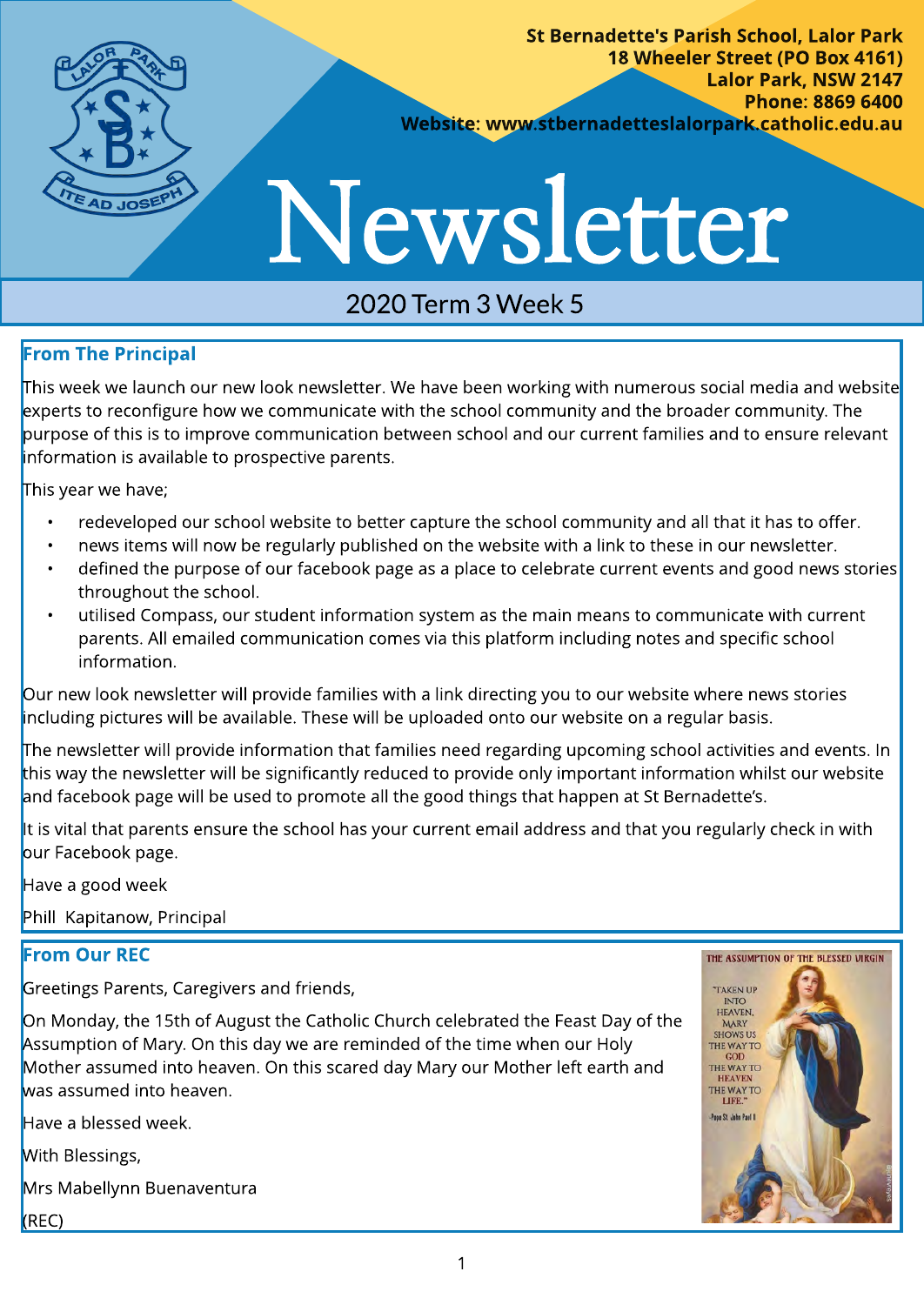## S T B E R N A D E T T E ' S

Where We Learn and Grow Together

## News Items from all of our Teaching Groups

Over each fortnight leading up to the newsletter being distributed, we will be uploading news



items to our website. These news items will showcase work from all of our class stage groups, Literacy, Numeracy, Sport and Health, Science, Creative Arts, Library, Bluey's Patch and Let's Cook and Create. Click on the link below to be taken to our website where you can view all of these news items and see lots oh photos in our galleries.

Handy Hint: Press your back arrow to come back to the newsletter

[Em ail Us](mailto:stbernadetteslpark@parra.catholic.edu.au)

**View our News items** 

 $\partial$ 



- Is your Email address correct?
- Are you receiving emails from St Bernadette's?
- Has your email address changed since you enrolled your child.
- Are you accessing the Compass Parent Portal to see your child's school report, merits awards and attendance?

If you have possibly had a change of email address please let us know. You could be missing our on important information that is sent home via email. Please click on the following link and send us an email and we can check that your details are correct.

#### Mobile Library

As previously communicated the library is currently being used by kindergarten as their everyday learning space. This is due to water damage that has occurred in the Kindergarten Learning Space.

The new Covid restrictions make it clear that students are not to work in each other's learning spaces. This is to prevent the risk of cross contamination if a COVID case occurred. Therefore the library is only being used by kindy students and is off limits to all other students. As such classes won't be able to come into the Library for Library Borrowing. We value the importance of library borrowing and have decided to trial the following procedure to ensure students have access to books.

Mrs O'Brien, School Librarian will send around crates to each stage each week. Students will be able to return books into a crate and choose a new book to borrow from the pre-selected books made available. Students will borrow as normal with records being kept of all books borrowed and returned. Parents are reminded to return previously borrowed books.

At this stage we are limiting borrowing to one book per student. If a student wants to borrow a specific book that isn't in the crate they are asked to talk to their teacher who will then pass this information onto Mrs O?Brien for consideration.

Library bags are required by students in ES1, S1 and S2.

This procedure will begin next week. Borrowing days are;

- Tuesday (Stage 1)
- Wednesday (Stage 2 and 3).
- Kindy will be able to continue with current library borrowing procedures as they are in the library.

2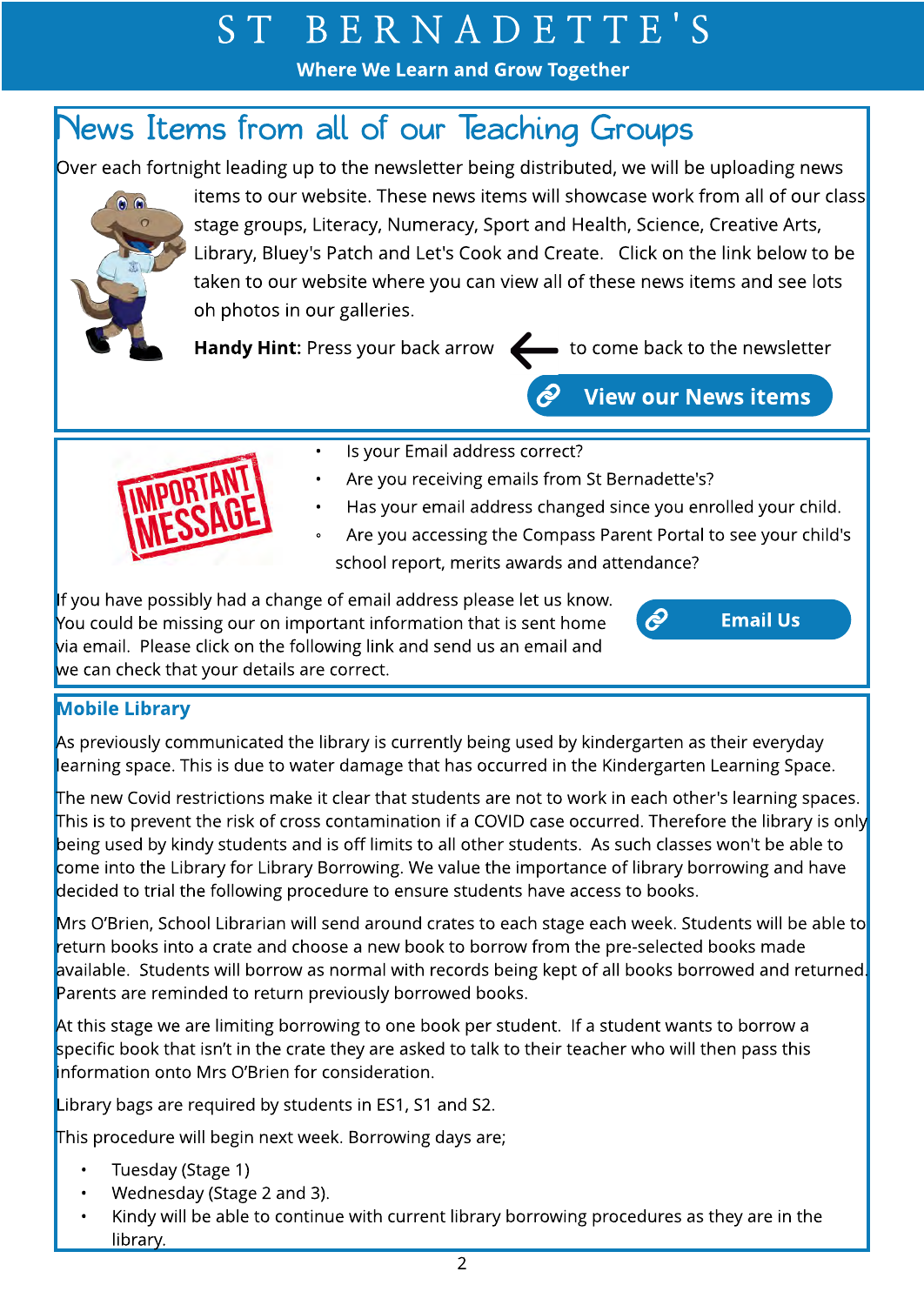## S T B E R N A D E T T E ' S

Where We Learn and Grow Together

#### Tell Them From Me Survey

Over the next two weeks we will be inviting students, teachers and parents to provide feedback on their experience of our school using an online survey. The surveys are an important part of our whole school evaluation and planning process.



Premier's

Reading

Challenge

We would like to invite you to complete the **Tell Them From Me (TTFM)** Partners in Learning survey. As we value the role of parents and carers within our school community we would greatly appreciate your feedback. The information you provide will be used to maintain our commitment to working together in partnership to further improve student learning and wellbeing at **St Bernadette?s Primary, Lalor Park**

The survey is anonymous and will take approximately 20 minutes to complete. You are able to access the parent survey on your computer or mobile device by using the URL below:

#### **www.tellthemfromme.com/bernies1592**

#### New from our Library

#### Premier's Reading Challenge 2020:

Congratulations to Owen E (Stage 1), Alexander Z and John-Paul (Stage 2) and Annabel Z (Stage 3) who have completed the Premier's Reading Challenge for 2020. Well done to these students.

There are quite a number of students who only have a few more books to read to complete the challenge. Just a reminder that we have many books on the Premier's Reading Challenge booklist available to borrow in our school library.

The Premier's Reading Challenge finishes on Friday 28th August, 2020.

Less than 2 weeks to go!!

Overdue Library Books and Class Reading Books

We still have many overdue library books and incomplete class reading sets of books. If you have any of these books at home, please send them back to school as soon as possible.

Thank you,

Mrs Monique O'Brien

#### **Latest COVID-19 Advice from St Bernadette's**

If you missed the email that went out this week on the latest advice

please click on the link to view the note in COVID Updates.

> [Latest COVID-19](https://www.stbernadetteslalorpark.catholic.edu.au/Community/School-Notes)  Advice



#### **Sports Days**

As our Football program commences in Week 6 there will be changes to sport days for the rest of the term.

**Wednesday:** Primary - Stage 2 and Stage 3

**Thursday:** Infants - Early Stage 1 and Stage 1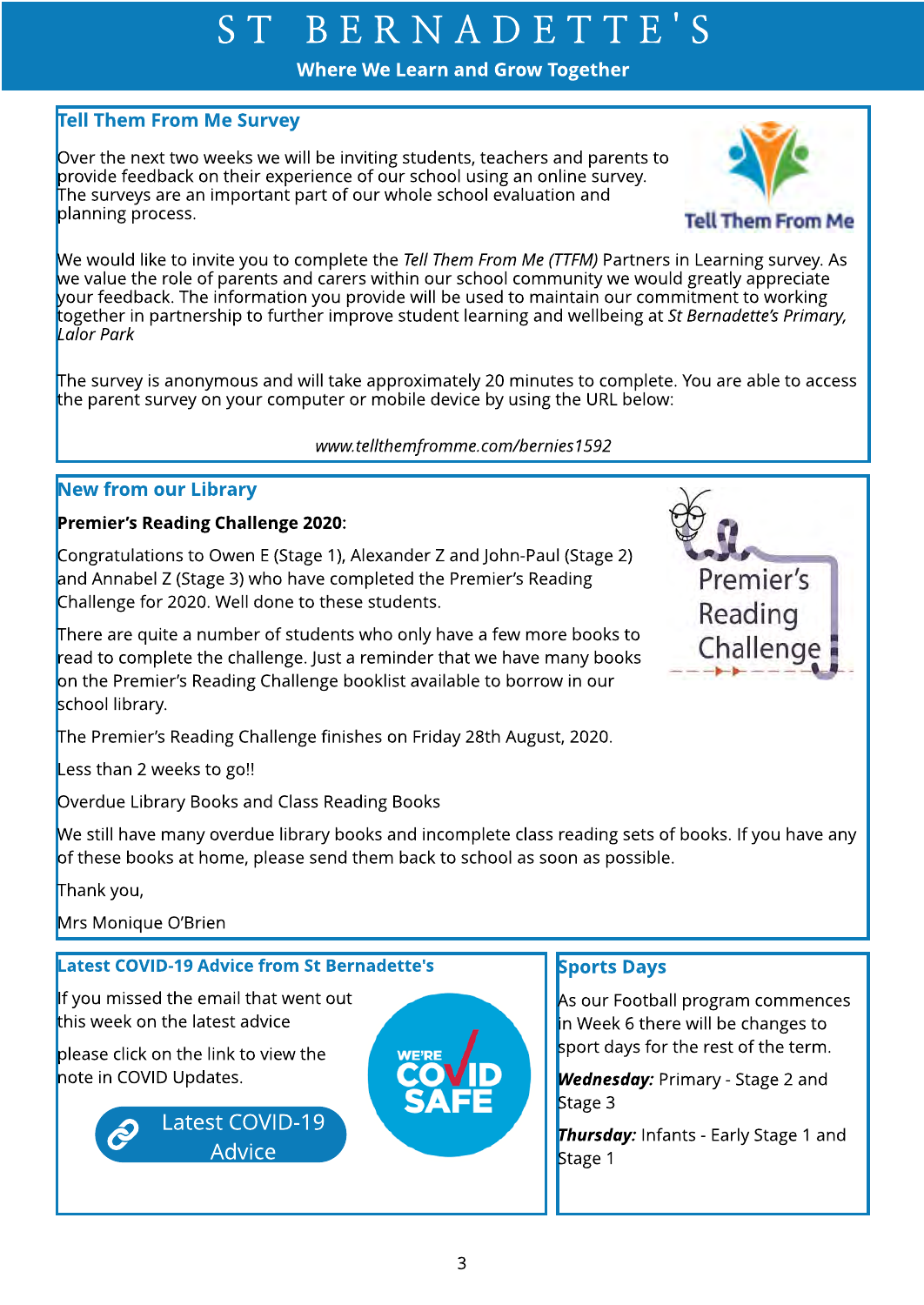# S T B E R N A D E T T E ' S

Where We Learn and Grow Together

#### Uniform Shop

The School Locker Uniform Shop is closed on site until



further notice. You can still visit the School Locker website and place on line orders. You have the option of having the order posted to you or collecting from the School Office. Uniforms can be returned as long as the

packaging is in tact.

Thank you  $\bigotimes$  School Locker

#### Enrolling now for 2021 - You are welcome at St **Bernadette's!**



We are all about

learning at St Bernadette?s Primary School. We put safety first, and focus on student wellbeing. A reminder that places are still available for 2021 in Kindergarten. Please share this news with your friends, family and neighbours. For more information about joining our caring school community, please contact our school office on 8869 6400 or email us on the following link

#### $\partial$ [Enrolment Enquiries](https://www.stbernadetteslalorpark.catholic.edu.au/Enrol/How-to-enrol)



**St Bernadette's** School Office



#### Volunt eers at St **Bernadette's Primary**

If you wish to volunteer for our canteen or school events, it is a mandatory requirement that you complete the Building

Child Safe Communities (BCSC) form and online training module prior to commencing.

This is a new online module and will replace any online training done previously.

Once your form has been submitted, the system will generate an email to confirm the status of you submission. All volunteers need a BCSC approved status to volunteer at St Bernadette's.



**Friday 11th September** No School On This Day